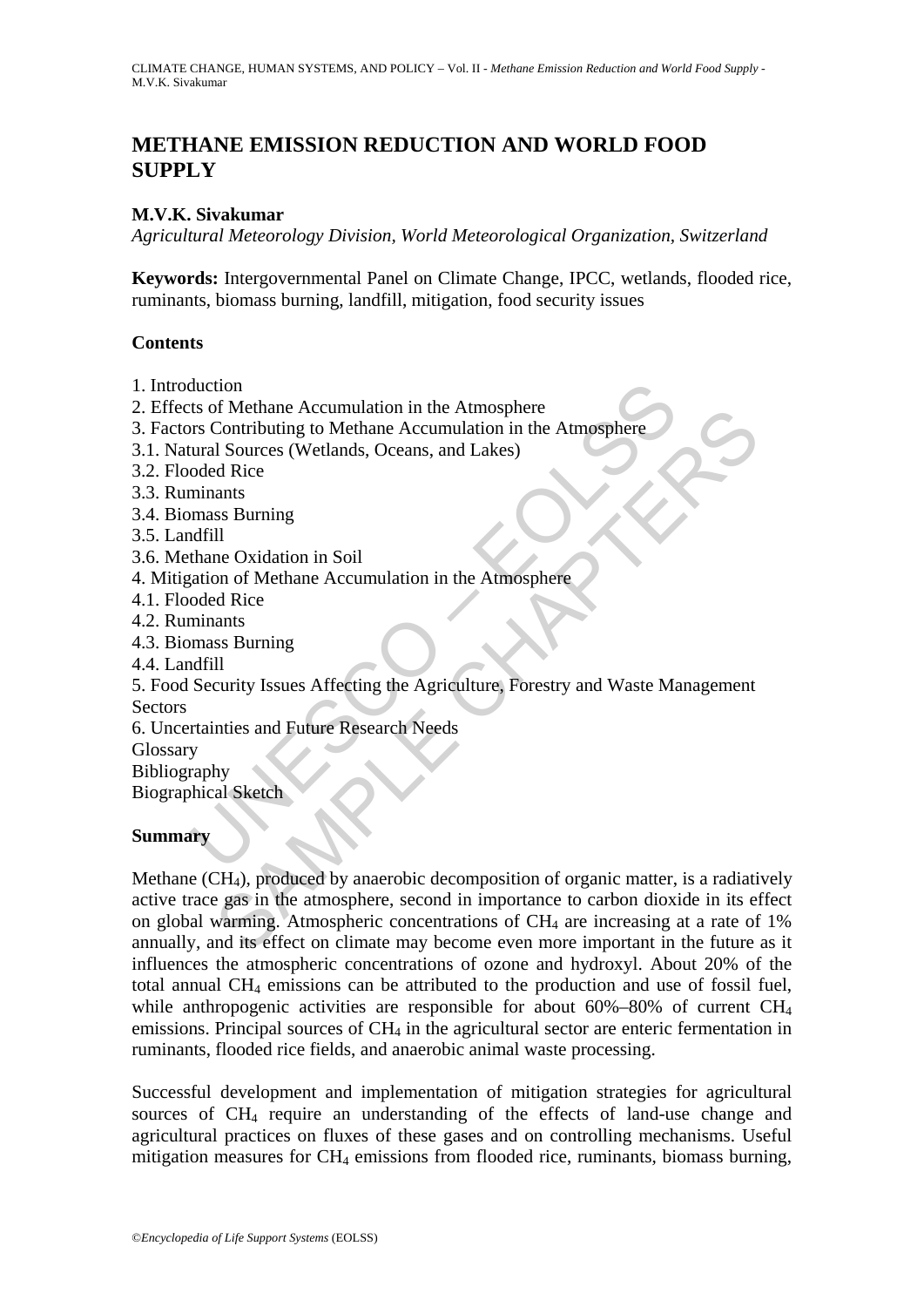and landfill exist, but these measures can be implemented only when users are convinced about the economic viability of such measures. Institutional intervention to provide economic incentives would be required and in view of the projected increases in CH4 emissions, there is a certain urgency for rapid implementation of such policies.

### **1. Introduction**

Since the 1980s there has been an increased awareness that anthropogenic emissions of various greenhouse gases have begun to alter the composition of the atmosphere, particularly through combustion of fossil fuels, manufacture and release of various chemicals, and changes in land use. These greenhouse gases warm the atmosphere by absorbing infrared radiation emitted from the surface, thereby creating the atmospheric greenhouse effect. The first scientific assessment of the Intergovernmental Panel on Climate Change (IPCC) concluded that the increase in atmospheric concentrations of greenhouse gases since the pre-industrial period (defined as several centuries preceding 1750) had altered the energy balance of the earth/atmosphere and that global warming would result.

in and an<br>and an initial contains in the surface interest increases was effect. The first scientific assessment of the Intergovernm<br>
using (IPCC) concluded that the increase in atmospheric compared compare and altered the Although it is recognized that the build up of carbon dioxide  $(CO<sub>2</sub>)$  is likely to increase the earth's temperature during the twenty-first century, it is also possible that continued increases of methane  $(CH_4)$ , chlorofluorocarbons  $(CCl_3F (F-11)$ ,  $CCl_2F_2 (F-12)$ , and nitrous oxide  $(N_2O)$  may together be as effective as  $CO_2$  in warming the earth. While their separate effects may be small, continued increases in the concentrations of these trace gases have the potential to change the global environment.

Agricultural production systems provide both sources and potential sinks for atmospheric greenhouse gases. It is estimated that agricultural activities currently contribute about 14% of total carbon equivalent of greenhouse gas emissions including emissions of  $CO<sub>2</sub>$ ,  $CH<sub>4</sub>$ , and  $N<sub>2</sub>O$  and emissions of gases that contribute indirectly to global warming, such as nitrogen oxides and carbon monoxide.

anage (IPCC) concluded that the increase in atmospheric concentration<br>anage (IPCC) concluded that the increase in atmospheric concentration<br>gases since the pre-industrial period (defined as several centuries prece<br>altered CH4 produced by anaerobic decomposition of organic matter is a radiatively active trace gas in the atmosphere, second in importance to  $CO<sub>2</sub>$  in its effect on global warming. From trapped air in dated ice cores, Craig and Chou have deduced that CH4 concentrations have approximately doubled in the last 350 years with a greater rate of increase in the twentieth century. Atmospheric concentrations of  $CH<sub>4</sub>$  are increasing at a rate of 1% annually, and its effect on climate may become even more important in the future.

Total annual emissions of CH4, inferred from atmospheric chemistry with an uncertainty of about 20%, are estimated to be about 500 Tg CH<sub>4</sub> per year (1 Tg = 1 teragram =  $10^{12}$ ) g) (Cicerone and Oremland, 1988). Using radiative-convective model calculations, Ramanathan et al. calculated cumulative equilibrium surface temperature warming due to increase in  $CO<sub>2</sub>$  and other trace gases and showed that the surface warming due to all the trace gases is 1.54 K (i.e. 1.54 °C). The increase in  $CO_2$  contributes about 0.71 K, while  $CH_4$  increase contributes about 0.14 K. It was concluded that the other trace gases can amplify the  $CO<sub>2</sub>$  surface warming by factors ranging from 1.5 to 3.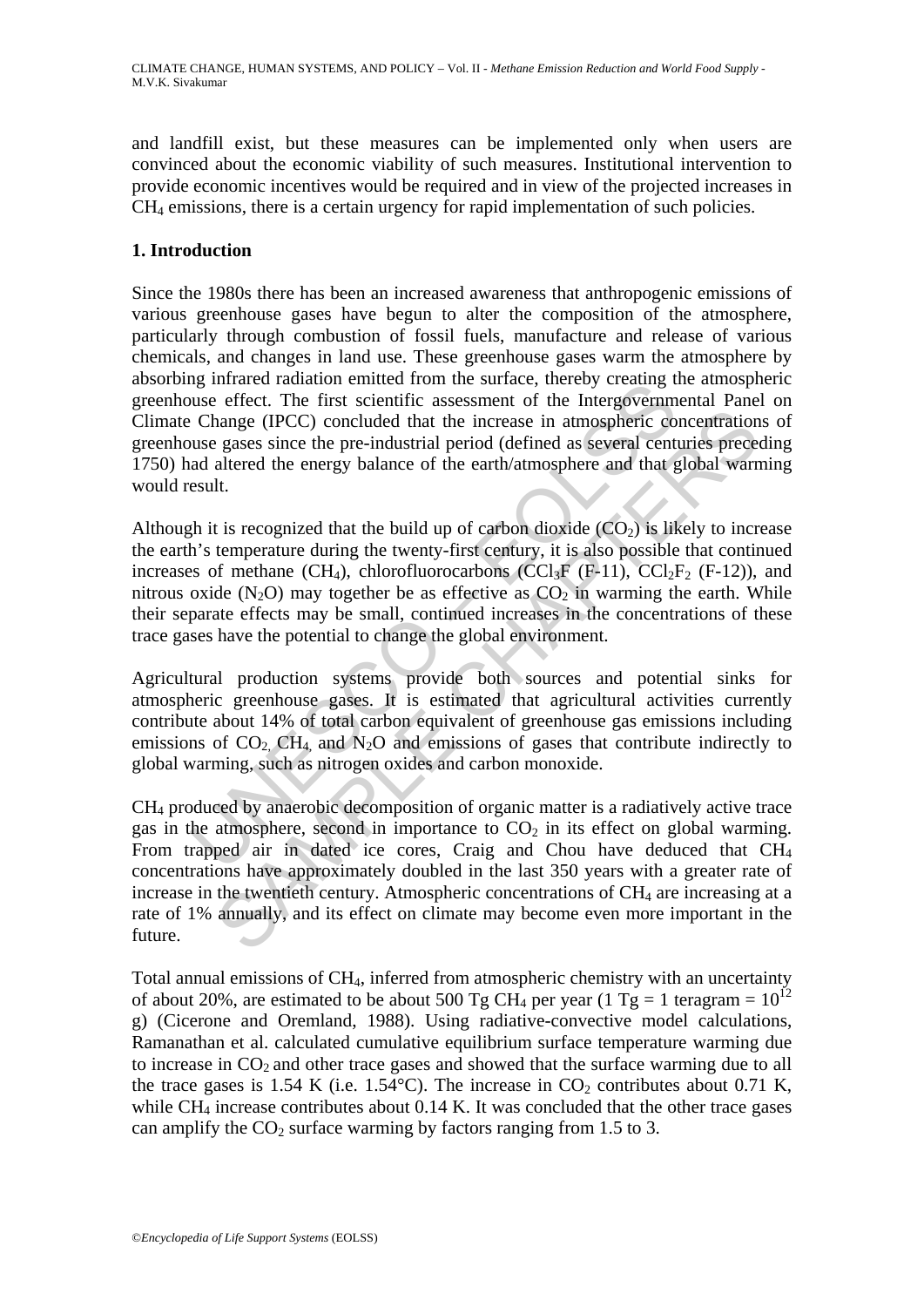Hansen et al. estimated that in the 1980s, the relative contribution of  $CO<sub>2</sub>$  to global warming was 49% while that of CH<sub>4</sub> was 18%. Compared to  $CO<sub>2</sub>$  the equivalent warming effect (mol basis) of  $CH<sub>4</sub>$  is believed to be 32 times higher.

#### **2. Effects of Methane Accumulation in the Atmosphere**

CH4 plays a large role in the photochemistry of the background atmosphere, as changes in the concentration of CH4 have clearly identified chemical feedbacks. It is mainly decomposed in the troposphere by reaction with hydroxyl radicals (OH). This reaction initiates complicated reaction pathways leading to the formation of various intermediates that influence the atmospheric concentrations of ozone and hydroxyl. The OH, which is present in the atmosphere at an average volume mixing ratio of only 2 x  $10^{-14}$ , is primarily responsible for the breakdown of natural and anthropogenic trace gases in the atmosphere.

Atmospheric CH<sub>4</sub> oxidation produces water vapor  $(H_2O)$ ; this  $H_2O$  source is most significant in the upper stratosphere and insignificant in the troposphere. Stratospheric CH4 also interacts with chlorine (Cl) chemistry through its reaction with Cl atoms to produce hydrogen chloride (HCl). Tropospheric reactions destroy perhaps 90% of the CH4 that enters the atmosphere; OH radicals initiate this attack. Atmospheric chemical species and processes involved in CH<sub>4</sub> oxidation are also central to the control of the oxidation state of the atmosphere.

### **3. Factors Contributing to Methane Accumulation in the Atmosphere**

notice is primarily responsible for the breakdown of natural and anthr<br>
the atmosphere.<br>
theric CH<sub>4</sub> oxidation produces water vapor (H<sub>2</sub>O); this H<sub>2</sub>O s<br>
ant in the upper stratosphere and insignificant in the tropospher is entirely<br>as a atmosphere.<br>
ic CH<sub>4</sub> oxidation produces water vapor (H<sub>2</sub>O); this H<sub>2</sub>O source is r<br>
in the upper stratosphere and insignificant in the troposphere. Stratosph<br>
interacts with chlorine (Cl) chemistry thro A number of factors contribute to CH4 accumulation in the atmosphere. Although the major sources of CH4 have been identified, there is considerable uncertainty regarding the contribution of each source. According to IPCC, about 20% of the total annual CH4 emissions can be attributed to the production and use of fossil fuel, while anthropogenic activities are responsible for about  $60\% - 80\%$  of current CH<sub>4</sub> emissions. Natural wetlands appear to contribute about 20% to the global CH<sub>4</sub> emissions to the atmosphere. According to a summary of the current global annual emissions of  $CH<sub>4</sub>$  by source (Figure 1) presented by Burke and Lashof, human activities in the agricultural sector are major sources of atmospheric CH4. Natural sources from wetlands, oceans, and lakes probably contribute less than 25% of the global CH4 budget.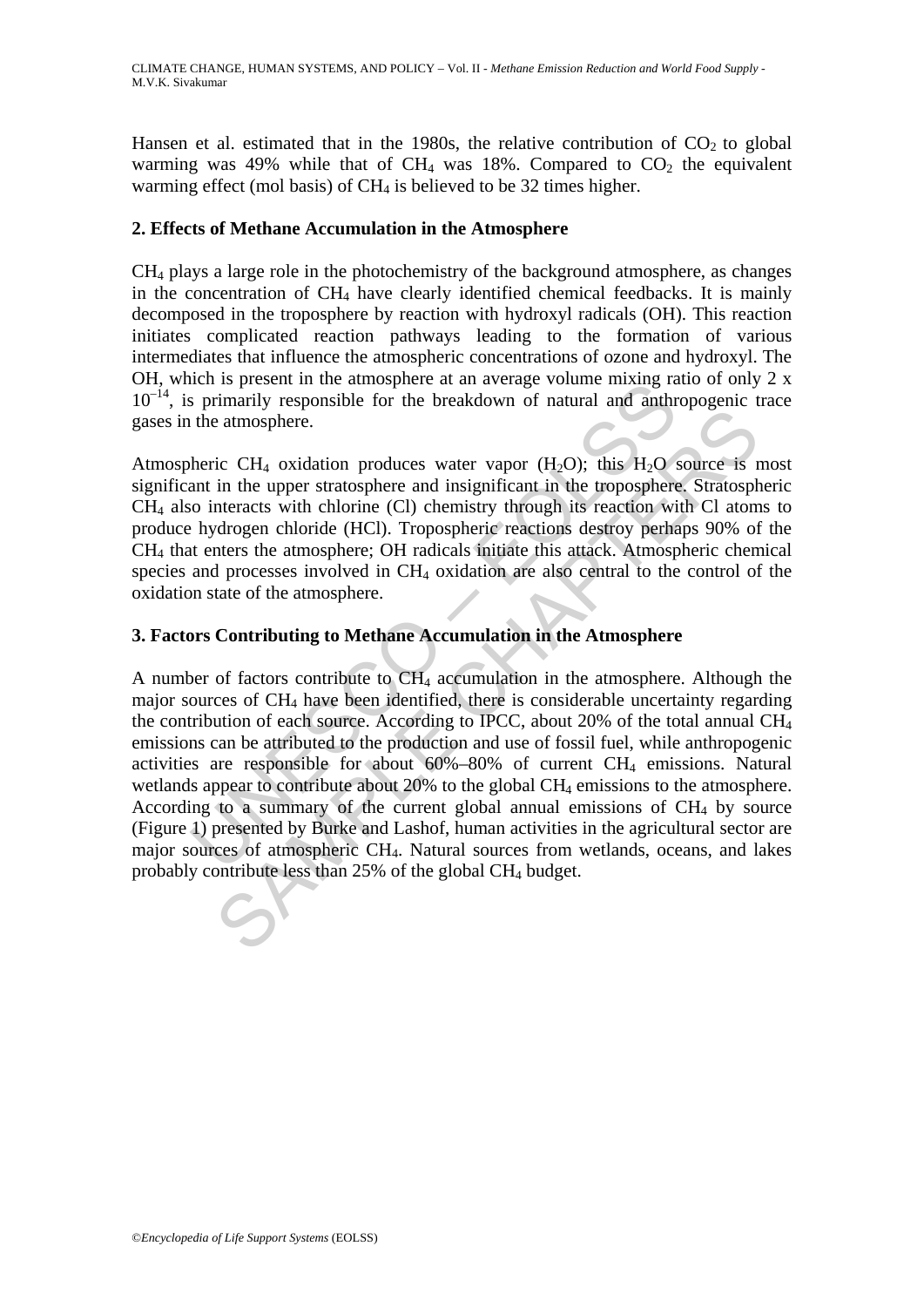CLIMATE CHANGE, HUMAN SYSTEMS, AND POLICY – Vol. II - *Methane Emission Reduction and World Food Supply* - M.V.K. Sivakumar



Figure 1. Relative contributions to the increase in the greenhouse effect. Greenhouse gases other than  $CO<sub>2</sub>$  accounted for about half of the increases in the greenhouse effect in the 1980s. The "other" category includes halons, tropospheric  $O_3$ , and stratospheric water vapor.

(*Source*: L.M. Burke and D.A. Lashof, Greenhouse gas emissions related to agriculture and land-use practices, *Impact of Carbon Dioxide, Trace Gases, and Climate Change on Global Agriculture* (Madison, Wisconsin: American Society of Agronomy, 1990))

1880-1980<br>1980 – 1980 – 1980 – 1980 – 1980 – 1980 – 1980 – 1980 e 1. Relative contributions to the increase in the greenhouse effect<br>ther than CO<sub>2</sub> accounted for about half of the increases in the gree<br>1980s. The "other" **1980S**<br>
1980S<br>
Relative contributions to the increase in the greenhouse effect. Greenhouse<br>
or than CO<sub>2</sub> accounted for about half of the increases in the greenhouse effect.<br>
SUCS The "other" category includes halons, tr Principal sources of  $CH_4$  in the agricultural sector are enteric fermentation in ruminants, flooded rice fields, and anaerobic animal waste processing. Biomass burning associated with agriculture also contributes to the global CH<sub>4</sub> budget. Any factor that enhances primary productivity, such as elevated  $CO<sub>2</sub>$ , nitrogen (N) deposition, or fertilization, is likely to increase  $CH_4$  emissions because  $CH_4$  production is limited by substrate availability. The possible extent of this enhancement is not yet clear. A detailed description of each of these sources is presented in the sections below.



#### **Bibliography**

- - -

Burke L.M. and Lashof D.A. (1990). Greenhouse gas emissions related to agriculture and land-use practices. *Impact of Carbon Dioxide, Trace Gases, and Climate Change on Global Agriculture* (ASA Special Publication No. 53), pp. 27–43. Madison, Wisconsin: American Society of Agronomy. [Describes the effects of increasing trace gas concentrations and concomitant climate change on agriculture.]

Cicerone R.J. and Oremland R.S. (1988). Biogeochemical aspects of atmospheric methane. *Global Biogeochemical Cycles* **2**, 299–327. [This work provides details of biogeochemistry of methane in the